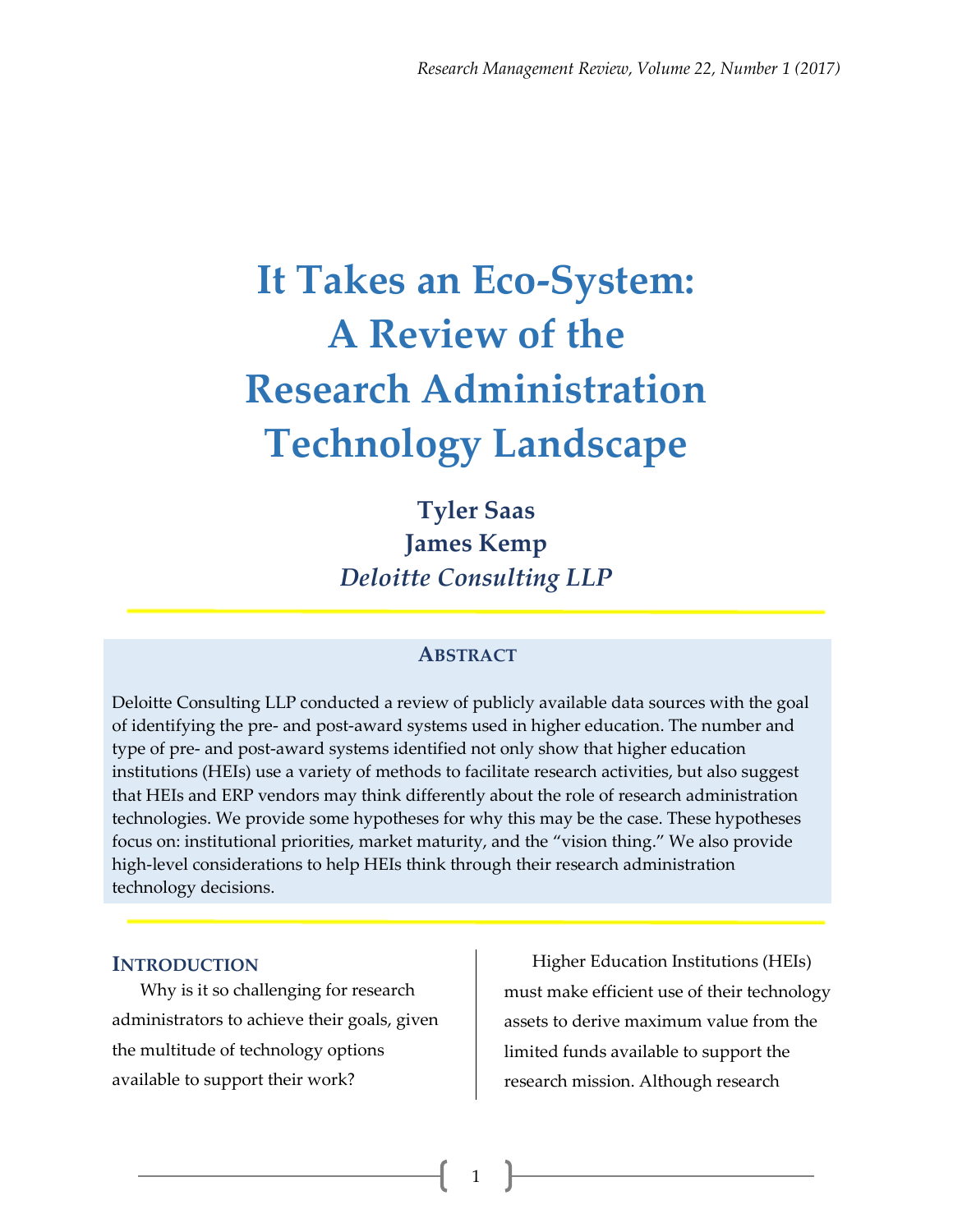administrators have historically focused on improving operational efficiency to better serve faculty and facilitate compliance, increasingly, these administrators are also called upon for strategic insights to help guide broader institutional strategy.

Data make up a key source of strategic insights related to technology. Data on accounting, budgeting, students, research administration, human resources (HR), and other factors are often collected but infrequently used to their fullest potential. In practice, data have been used to meet credentialing requirements as opposed to driving strategic insights (Bichsel, 2012). This makes it not only difficult to provide efficient and effective faculty-centric services, but also nearly impossible to consolidate data needed to provide ondemand analyses to senior HEI leadership without significant manual effort.

To manage their operations and provide decision support, research administrators look for creative opportunities to leverage existing technology assets and, as a result, often deploy point solutions (defined below) and integrate a diverse array of analytical tools with Enterprise Resource Planning (ERP) solutions to achieve their goals. Indeed, there is evidence of significant growth in "data shops" across campuses to support the development of

strategic insights, in part due to the proliferation of analytical tools (Swing & Ewing Ross, 2016).

The purpose of this forum is to review the systems that HEIs are using to support research administration functions, identify reasons why those systems do not appear to fully meet the needs of research administrators, and offer recommendations for ameliorating the situation in the years ahead.

## **METHODOLOGY**

The National Science Foundation releases its Higher Education Research and Development (HERD) Survey each year. HERD ranks U.S. colleges and universities by total research and development (R&D) expenditures. Using the Fiscal Year 2014 HERD (*N* = 634), we selected 159 institutions to include in this review. Except for 10 institutions for which public websites were not useful, we started at the top of the HERD list and worked our way down. Eighty-five percent of the 159 selected institutions spent more than \$100 million on research and development in FY 2014. Twenty-nine percent of the institutions in the sample were private; the rest were public. The range of R&D expenditures represented in this sample was between \$24 million and \$2.2 billion. We used institutional websites, popular search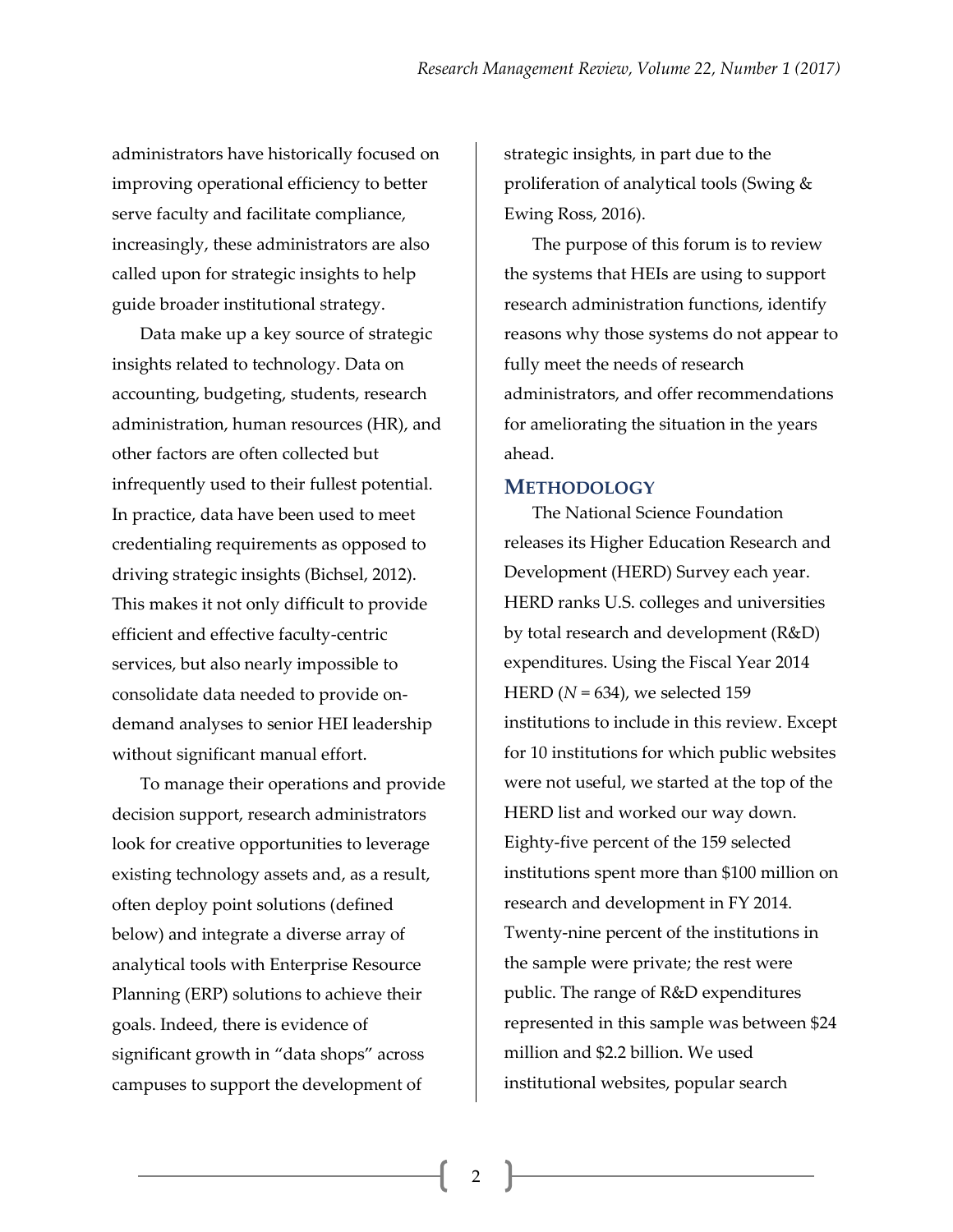engines, and firsthand knowledge/outreach to identify the pre- and post-award administrative systems and other major systems used by each HEI. When vendor names were not readily available, we drilled further into the Internet and identified HEI resources such as online training materials and website URLs to attempt to isolate vendor names. We then filtered this listing through an experienced group of our ERP practitioners who may be currently, or had been recently, engaged with these HEIs. This methodology resulted in a "best efforts" or directionally correct listing of HEI research administration systems, and other major systems, used by the HEIs in our sample.

## **FINDINGS**

In addition to homegrown and legacy mainframe systems, we identified nearly 20 commercial software products and services being used to support research administration functions among the colleges and universities in our sample. Figures 1 and 2, collectively, present the list of software systems or Cloud services identified. These products are classified into two major categories: point solutions and ERP solutions. Point solutions focus specifically on research administration activities, which may include pre-award,

post-award, contracts management, forms management, and business process workflow automation. ERP solutions include integrated, enterprise-wide systems for finance, HR, and student-related functions. Some ERP vendors also provide pre- and post-award functionality.

Research administration encompasses a broad range of activities throughout the award lifecycle, beginning with grant funding identification and ending with post-award financial management. The preaward systems identified typically support proposal development, electronic transmission of grant applications to sponsoring agencies, and internal routing of approvals. In some cases, these systems also include compliance modules for use of human and animal subjects and for avoiding conflicts of interest. Although other features are available, such as proposal tracking and document retention, these features are not commonly integrated with other HEI systems. While the general ledger is the system of record on the postaward side, a number of alternate postaward solutions are also available to facilitate budget-to-actuals reporting and close-out management activities. Table 1 highlights sample pre- and post-award system functionalities.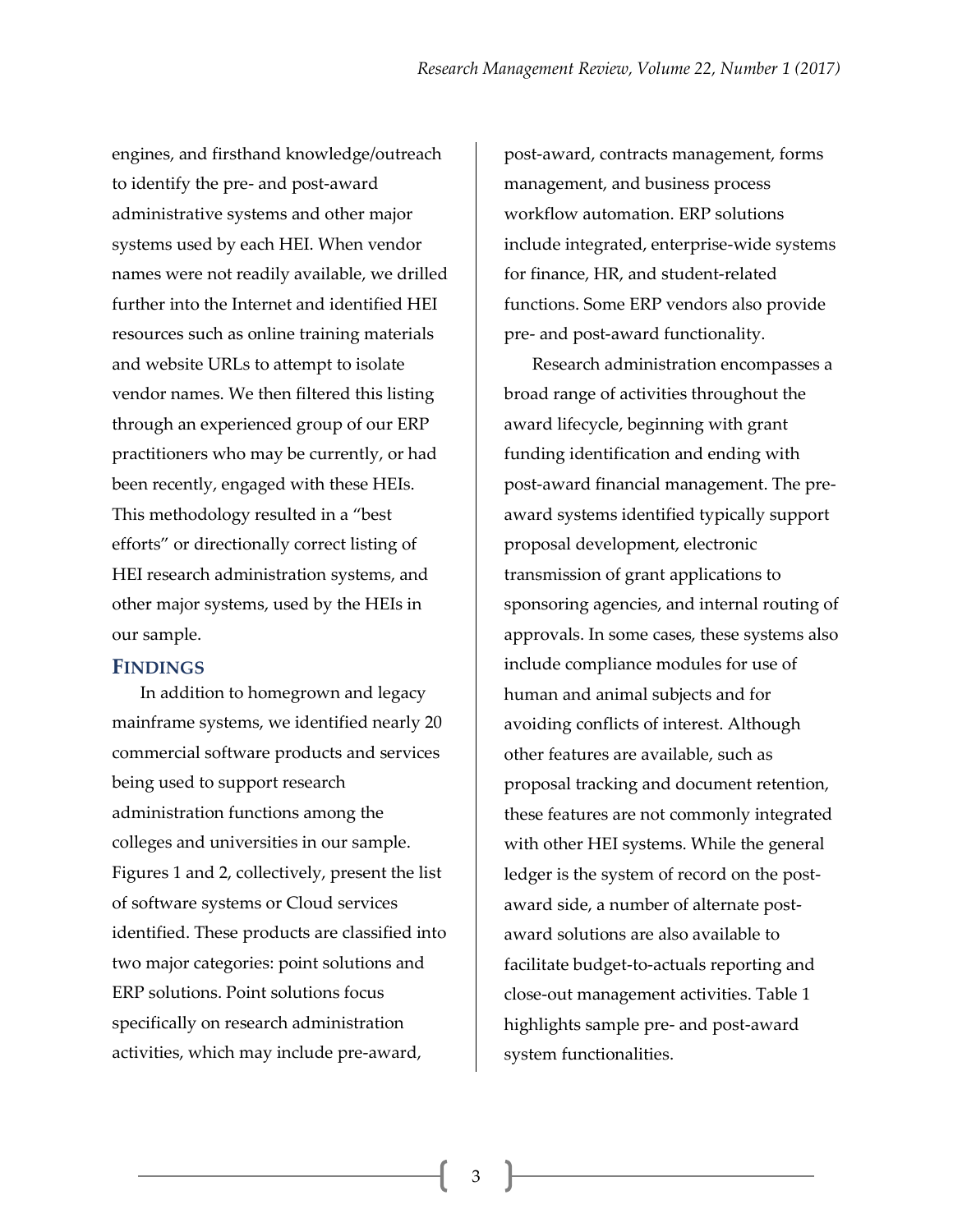| <b>Sample Functionality of Pre- and Post-Award Systems</b> |                                                 |  |  |  |  |
|------------------------------------------------------------|-------------------------------------------------|--|--|--|--|
| Pre-Award                                                  | Post-Award                                      |  |  |  |  |
| <b>Workflow Routing</b>                                    | Financial and Accounting Data                   |  |  |  |  |
| <b>Electronic Submission</b>                               | Data Attribute Tagging, such as reporting dates |  |  |  |  |
| Proposal Tracking                                          | <b>Cost-Share Tracking</b>                      |  |  |  |  |
| Compliance Approvals                                       | Invoicing and Receivables                       |  |  |  |  |

The systems in Figure 1 (see below) were identified as being used by HEIs to

**Table 1**

facilitate pre-award research administration activities.

|                 | Vendor: DocuSign<br>System: eSignature    |                        | Vendor: Oracle<br>System: PeopleSoft            |  |  |  |  |
|-----------------|-------------------------------------------|------------------------|-------------------------------------------------|--|--|--|--|
|                 | Vendor: HP<br>System: LiquidOffice        |                        | Vendor: Kuali Foundation<br>System: Kuali Coeus |  |  |  |  |
|                 | Vendor: Vivantech<br>System: Streamlyne   |                        | Vendor: Intellect<br>System: Intellect 8 BPM    |  |  |  |  |
|                 | Vendor: InfoEd Global<br>System: InfoEd   |                        | Vendor: eBridge<br>System: eBridge              |  |  |  |  |
|                 | Vendor: Huron Consulting<br>System: Click |                        | Vendor: Moderas<br>System: FastTrack            |  |  |  |  |
|                 | Vendor: Evisions<br>System: Cayuse        |                        | Vendor: Frevvo                                  |  |  |  |  |
|                 | Cobblestone Systems<br>Contract Insight   |                        | System: Frevvo<br><b>Other Systems</b>          |  |  |  |  |
|                 | Vendor: iMedRIS<br>System: iRIS           | Mainframe<br>Homegrown |                                                 |  |  |  |  |
| Point Solutions |                                           |                        |                                                 |  |  |  |  |

**Figure 1. Pre-Award Research Systems**

 $\textcircled{\tiny{\textsf{R}}}$  ERP Solutions

4

Although the listing of pre-award systems in Figure 1 is quite extensive (*n*=14, excluding legacy mainframe and homegrown systems), our review indicated that 61% of HEIs in the HERD-based sample use just five of the options available in the market: Kuali's Coeus (20%), eVision's

Cayuse (19%), InfoEd (11%), Oracle's PeopleSoft (6%), and Huron's Click (5%). The remaining institutions have either built their own systems (8%) or still rely on manual processes (13%). In some cases, we found HEIs to be using multiple pre-award systems. We did not examine whether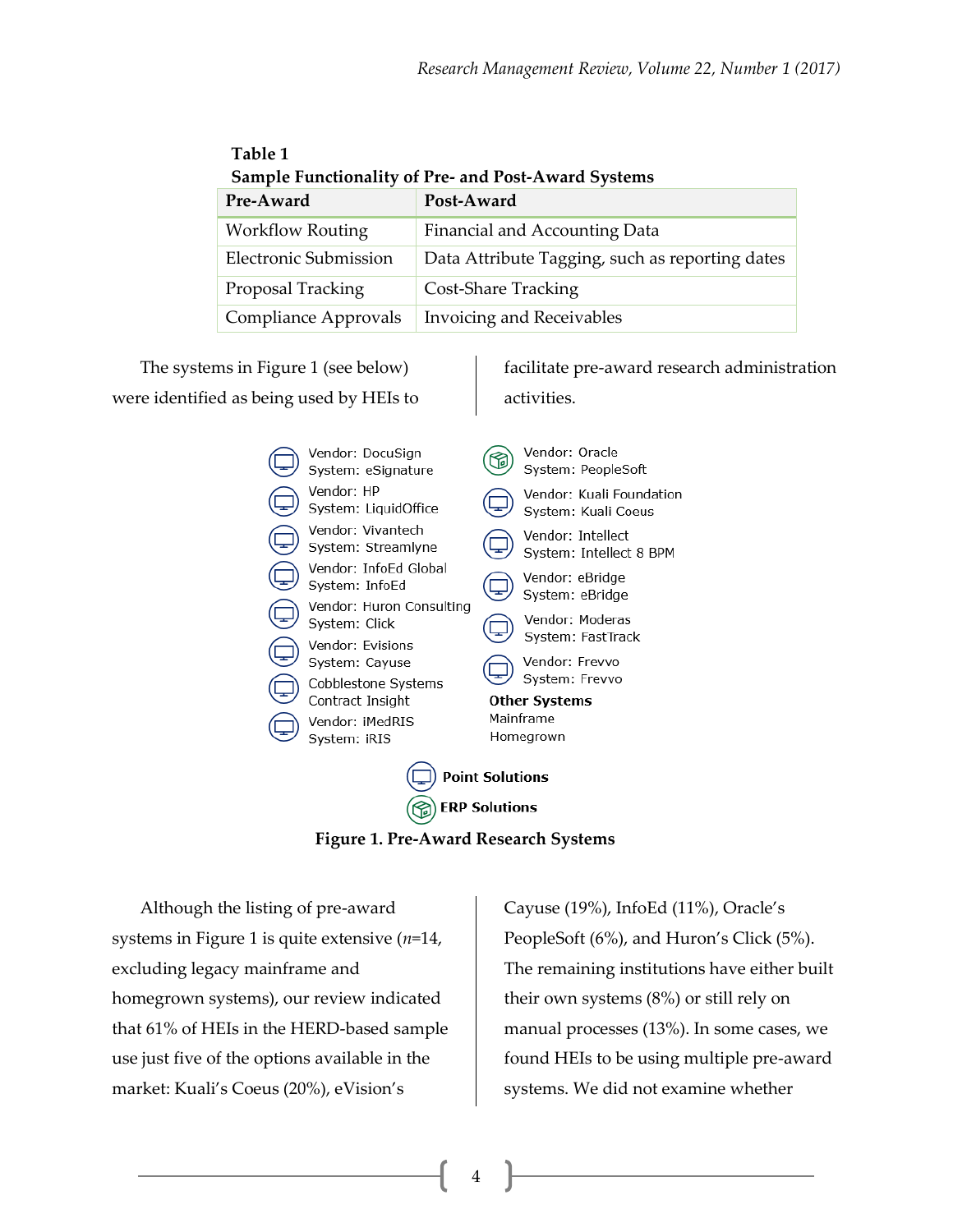different compliance point solutions or submodules, such as those focused on conflicts of interest, were used within the pre-award systems identified, due to limitations inherent in our web-based methodology.

The pre-award systems in use by HEIs in the sample showed a wide range in their functionality. Some HEIs use point solutions with integrated modules, such as

Click and Coeus that provide comparatively greater functionality. Others use electronic workflow systems, such as DocuSign and Contract Insight.

The systems in Figure 2 were identified as being used by HEIs to facilitate postaward research administration activities, including financial management.



**Figure 2. Post-Award Research Administration Systems**

The concentration of post-award systems within HEIs is similarly fragmented, with Oracle's PeopleSoft (26%), Ellucian's Banner (19%), Kuali's Coeus (14%), Workday (4%), Oracle EBS (4%), SAP (3%), and homegrown systems (3%), representing 73% of the sample's postaward systems. ERP vendors Oracle and Ellucian own most of the market share. In addition, approximately 64% of HEIs in the sample use the same system for their postaward management activities as they do for

their general ledger activities. This suggests that the institutions in the sample have placed the highest priority for investment on post-award financial management, encouraging ERP vendors to develop those functions. In stark contrast, only 8% of HEIs took the same approach for pre-award activities, relying instead on point solutions.

In addition to HR systems—which HEIs commonly use to facilitate the application of Principal Investigator (PI) effort against grant accounts internally—accounting,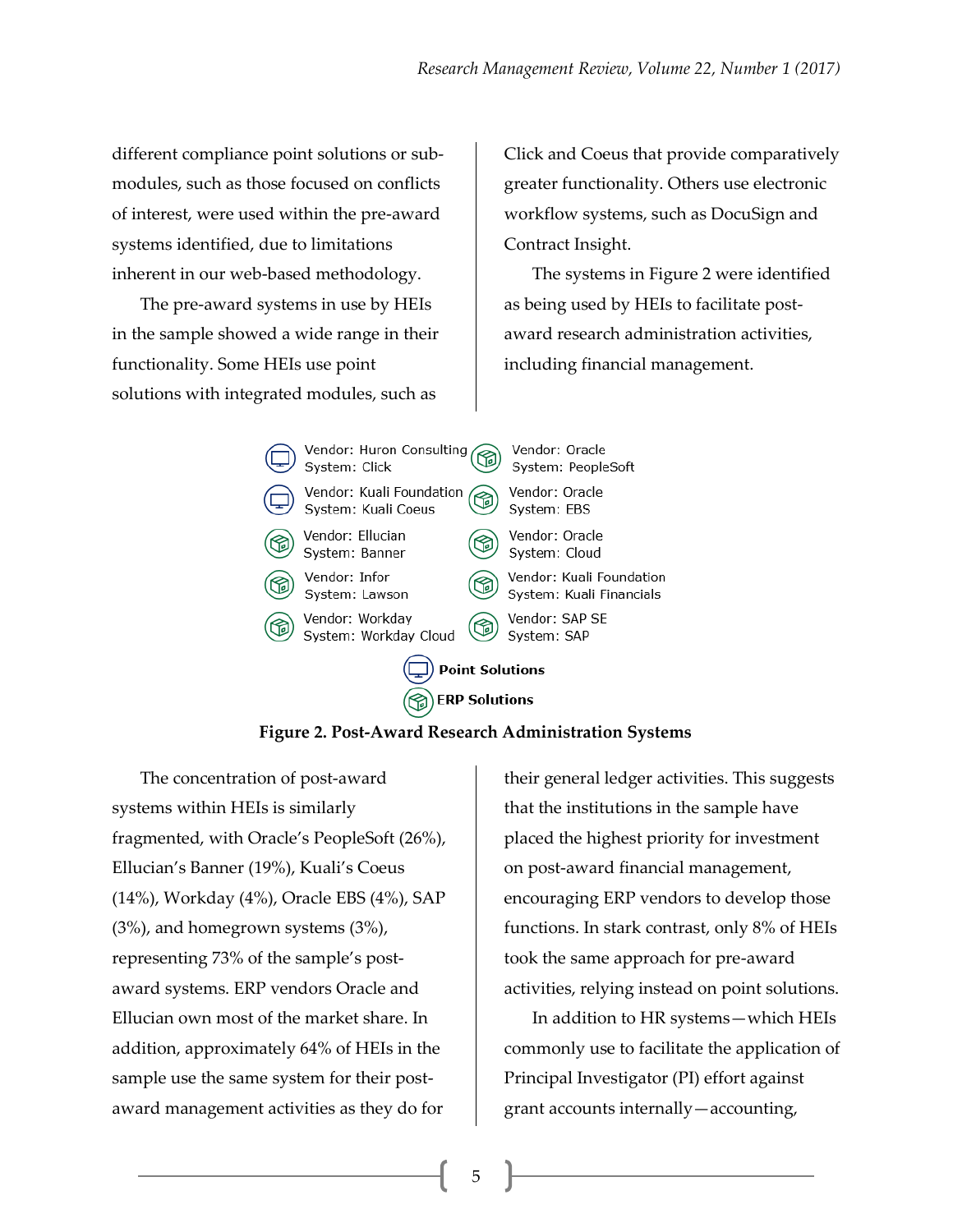budgeting, and student systems (i.e., SIS) help to further define the broader HEI technology ecosystem. A total of 15 finance and HR systems were identified, 11 SIS, and 21 budgeting systems. As noted in Table 2, the results from our review indicate that Oracle's PeopleSoft and Ellucian's Banner

are the most commonly used ERP solutions in our sample. This analysis represents a single point in time and does not reflect trends that may impact market share among vendors going forward such as migration to Cloud-based solutions.

| ENT Systems riigniignts |                |            |           |               |  |  |  |  |
|-------------------------|----------------|------------|-----------|---------------|--|--|--|--|
| System                  | <b>Finance</b> | <b>SIS</b> | <b>HR</b> | <b>Budget</b> |  |  |  |  |
| PeopleSoft              | 33%            | 42%        | 40%       | 22%           |  |  |  |  |
| <b>Banner</b>           | 22%            | 40%        | 21%       | 21%           |  |  |  |  |
| Workday                 | 7%             | 2%         | 10%       | 1%            |  |  |  |  |
| Kuali                   | 8%             | 2%         | 2%        | 5%            |  |  |  |  |
| Mainframe               | 5%             | 8%         | 3%        | 2%            |  |  |  |  |
| Hyperion                | N/A            | N/A        | N/A       | 11%           |  |  |  |  |
|                         |                |            |           |               |  |  |  |  |

#### **Table 2 ERP Systems Highlights**

## **CONCLUSION**

Because pre- and post-award systems generally are not integrated with ERP systems, it is challenging for the research administrator to identify options that meet most of their needs for operational excellence and decision support. As a result, they rely on a variety of point solutions, integrating with ERP where feasible to meet their objectives.

## **EXPLANATORY HYPOTHESES**

Why is it so challenging for research administrators to achieve their goals, given the panoply of available technology options? Below, we offer hypotheses to explain the findings observed in our review. To arrive at these hypotheses, we applied the principle of Ockham's razor. Named for the philosopher William of Ockham, this is a problem-solving heuristic which states that the simplest answer is probably the right one. For example, if you find your car windshield broken, you might propose three possible explanations: (a) lightning hit the windshield, (b) a rock from the car ahead hit the windshield, or (c) the windshield developed a crack because it is old. Ockham's razor would select (b) because it is the simplest and most plausible answer.

We believe there are three basic reasons for the current situation: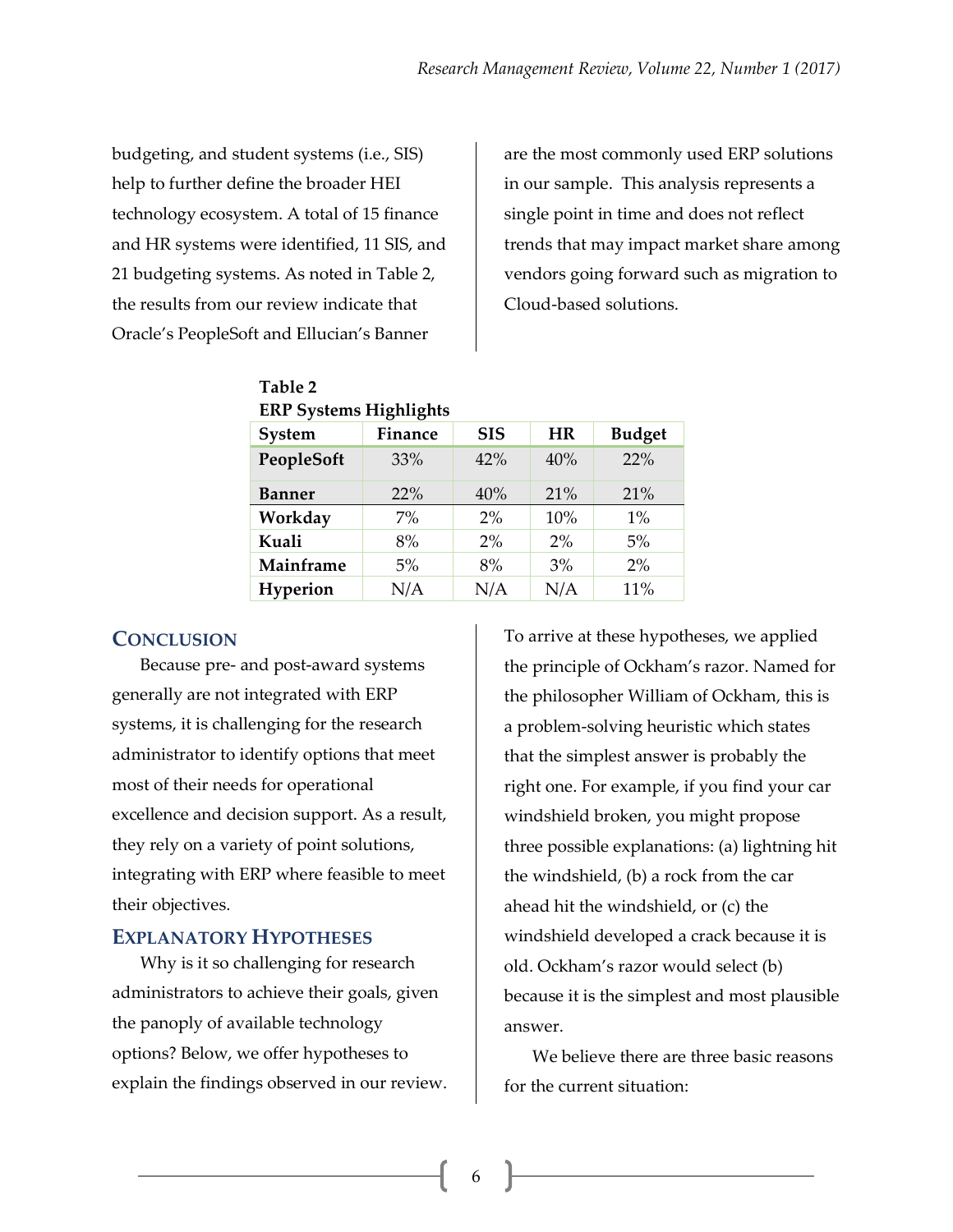- 1. Institutional Priorities
- 2. Market Maturity
- 3. The "Vision Thing"

## **The "Institutional Priorities" Hypothesis**

In our experience, faced with relatively flat federal funding for research and rising operating costs, HEIs naturally restrict their major technology investments to features and functions they consider "essential." These include, for example, the post-award financial management functions needed to report on research expenditures to sponsors and obtain full reimbursement, and to comply with federal regulations, terms, and conditions. The data suggest that institutional priorities have favored core functions needed to fulfill critical administrative obligations in post-award, rather than pre-award.

As our review indicates, when HEIs have invested in administrative systems over the past 25 years, they have focused mainly on the three pillars defined by the major ERP vendors: Finance, Human Capital Management (HCM), and Student Information Systems (SIS). These ERP systems are highly complex and difficult to implement, particularly in institutions of higher education, which are often decentralized and in the habit of operating within silos rather than across administrative and academic units.

In addition to being complex, these ERP systems are expensive to implement and operate. They require a significant up-front investment. Also, until the advent of Cloud services, these systems required HEIs to hire and train many IT personnel to maintain and operate them in expensive "on premise" data centers. These costs are impossible to fully recover. While not representative of all types of HEIs, a recent study by the Association of American Medical Colleges found that "the average medical school investment applied to externally sponsored research was an additional \$0.53 for each dollar of sponsored research received" (AAMC, 2015). Similarly, in 2014, \$4.8 billion (44%) of institutionally funded R&D expenditures consisted of unrecovered facilities and administrative (F&A) costs (National Science Foundation, 2015). These incremental costs impact HEIs in ways that affect the how they prioritize investments in technology assets.

#### **Market "Maturity" Hypothesis**

A basic premise of market economies is that actors respond to perceived demand and compete to win customers. Vendors will not invest in specific functions for their systems unless there is a significant demand for those functions. The data suggest that the dominant software vendors in the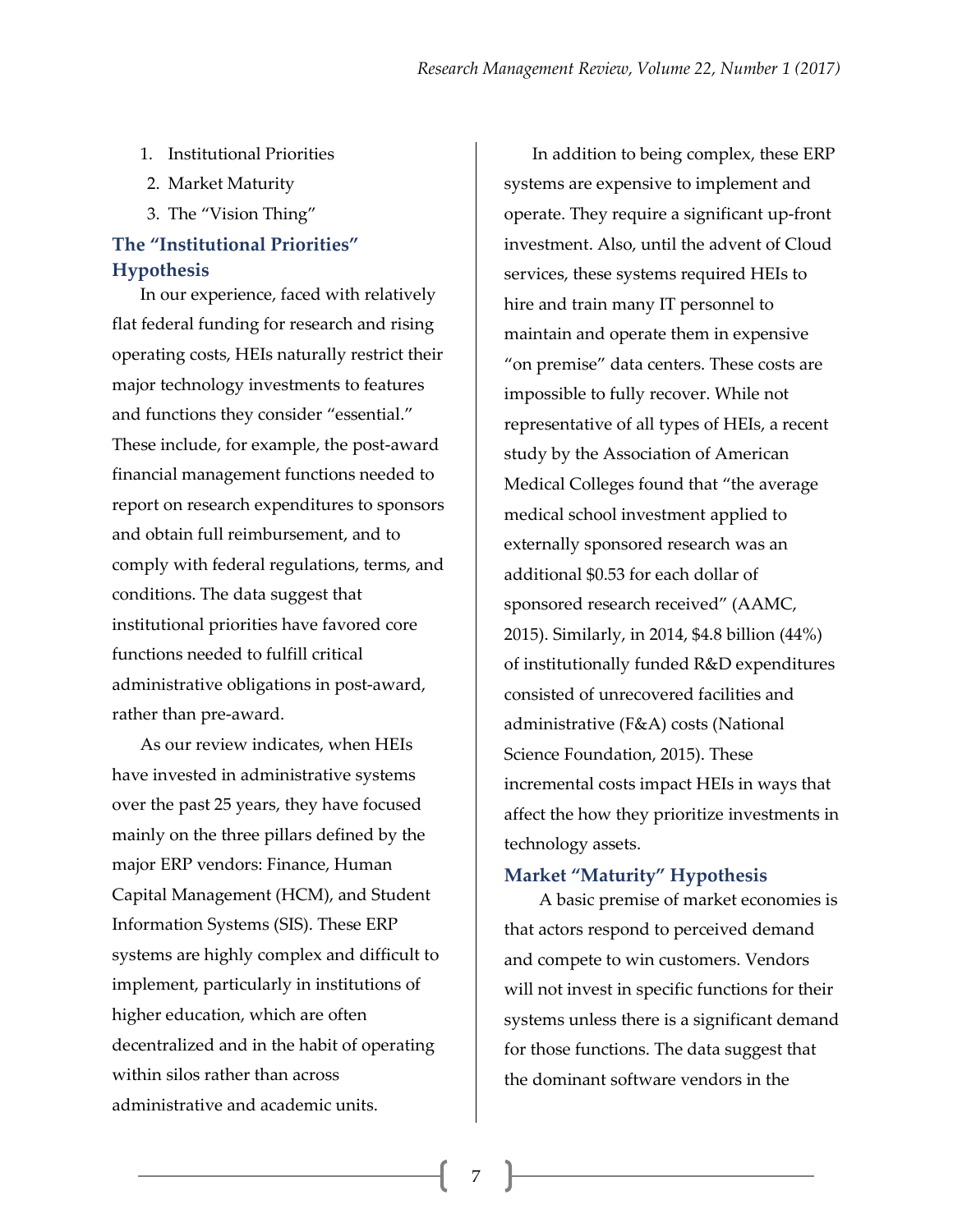market, namely the larger ERP vendors, have responded to institutional priorities with options that emphasize post-award financial management functions. The data also suggest that smaller niche players have entered the market with "point solutions" to fill the vacuum left by the dominant ERP vendors in the pre-award space. These vendors also answer needs in the postaward "non-financial compliance" space, which includes, for example, solutions for complying with rules regarding use of human and animal subjects, and rules

regarding conflicts of interest. Figures 3 and 4 demonstrate that point solutions dominate the pre-award ecosystem, while ERP solutions dominate the post-award ecosystem. According to the sample data, 13 point systems were used to support preaward activities. These 13 systems represent 96 individual institutions. Likewise, eight ERP systems were used to support postaward activities. These eight systems represent 95 institutions.



**Figure 3. Number of Unique Pre- and Post-Award Systems Being Used, By Type of System** 



**Figure 4. Count of Observations, By Type of System**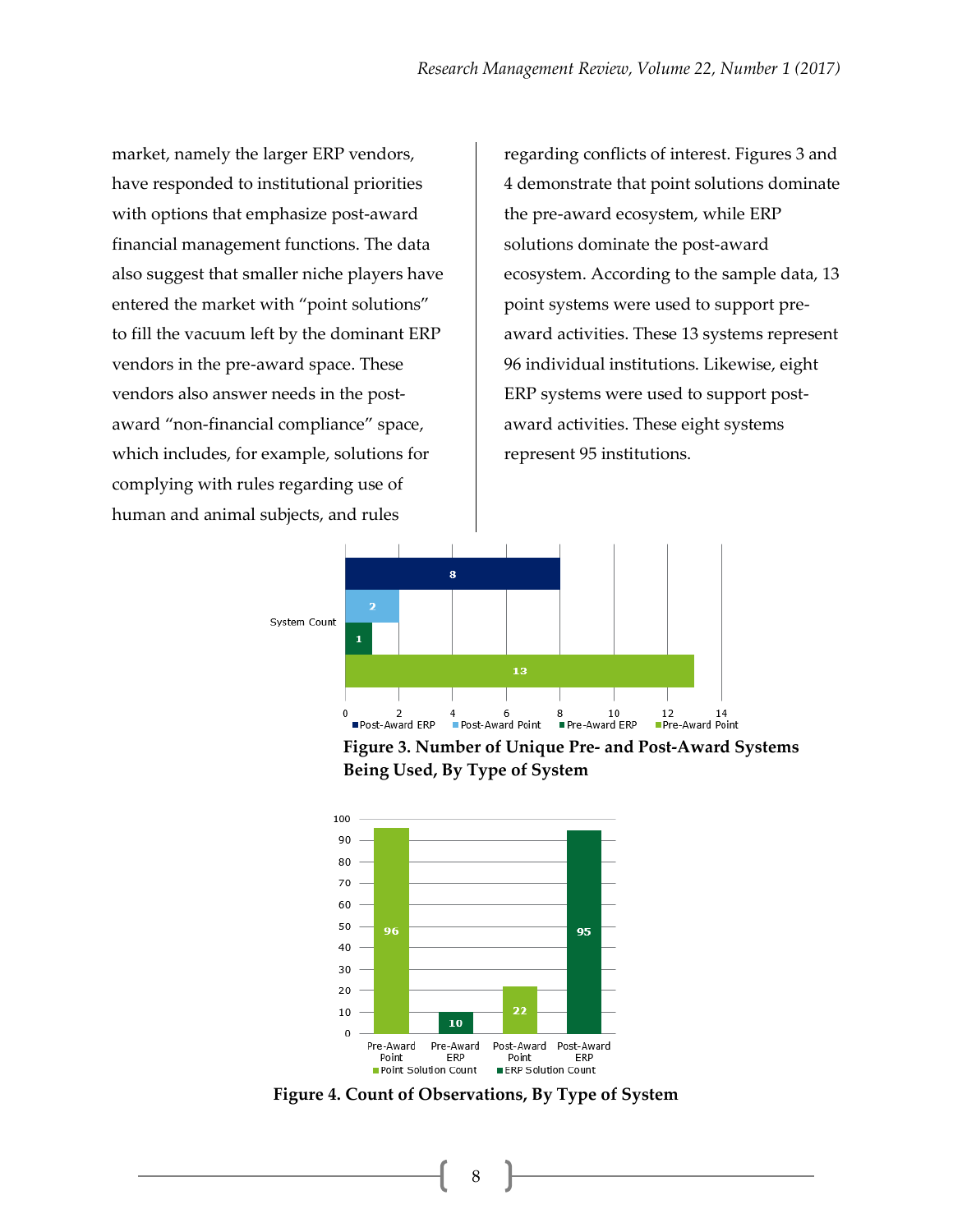### **The "Vision Thing" Hypothesis**

A third, albeit highly speculative, hypothesis is that few players in the software market understand the business of research administration well enough to develop a robust, fully integrated suite of pre- and post-award tools that meet the needs of HEIs. Hence, we see a plethora of point solutions across most of the HEIs in our sample.

As research administrators know, our business is highly complex. While our colleagues in Finance and HR also face complexity in their vertical cost centers, they share many of their challenges with other industries. They can apply the lessons learned in those industries to producing financial statements, procuring goods and services, and administering benefits plans and payroll processes. Software vendors can easily transfer knowledge and leading functionality from other industries into the higher education sector. But research administration cuts horizontally across several vertical functions, such as Finance and HR. It is also a highly regulated function; some might argue that the regulations that apply to research are more arcane than those that apply to Finance and HR more broadly. Because they haven't worked with similar functions in other industries, and they lack firsthand

knowledge of the full research lifecycle, vendors may struggle to develop the vision and supporting functionality needed in a robust, integrated research administration solution.

#### **IMPLICATIONS**

Consider just a few of the common questions put to the research administrator in the course of managing day-to-day operations and providing decision support:

- Have all your PIs completed their mandatory training requirements? Have they complied with all requirements associated with their proposals?
- How many proposals did your HEI submit last year? To whom? By whom? For how much?
- What was the effective F&A rate on those proposals? How did any waivers granted impact the finances of departments, schools, or the institution overall?
- How many of those proposals resulted in awards? What was the success rate? What departments appear to be growing their research revenues at the institution? Which ones are shrinking? Are the faculty in those departments looking for alternate sources of funding? Do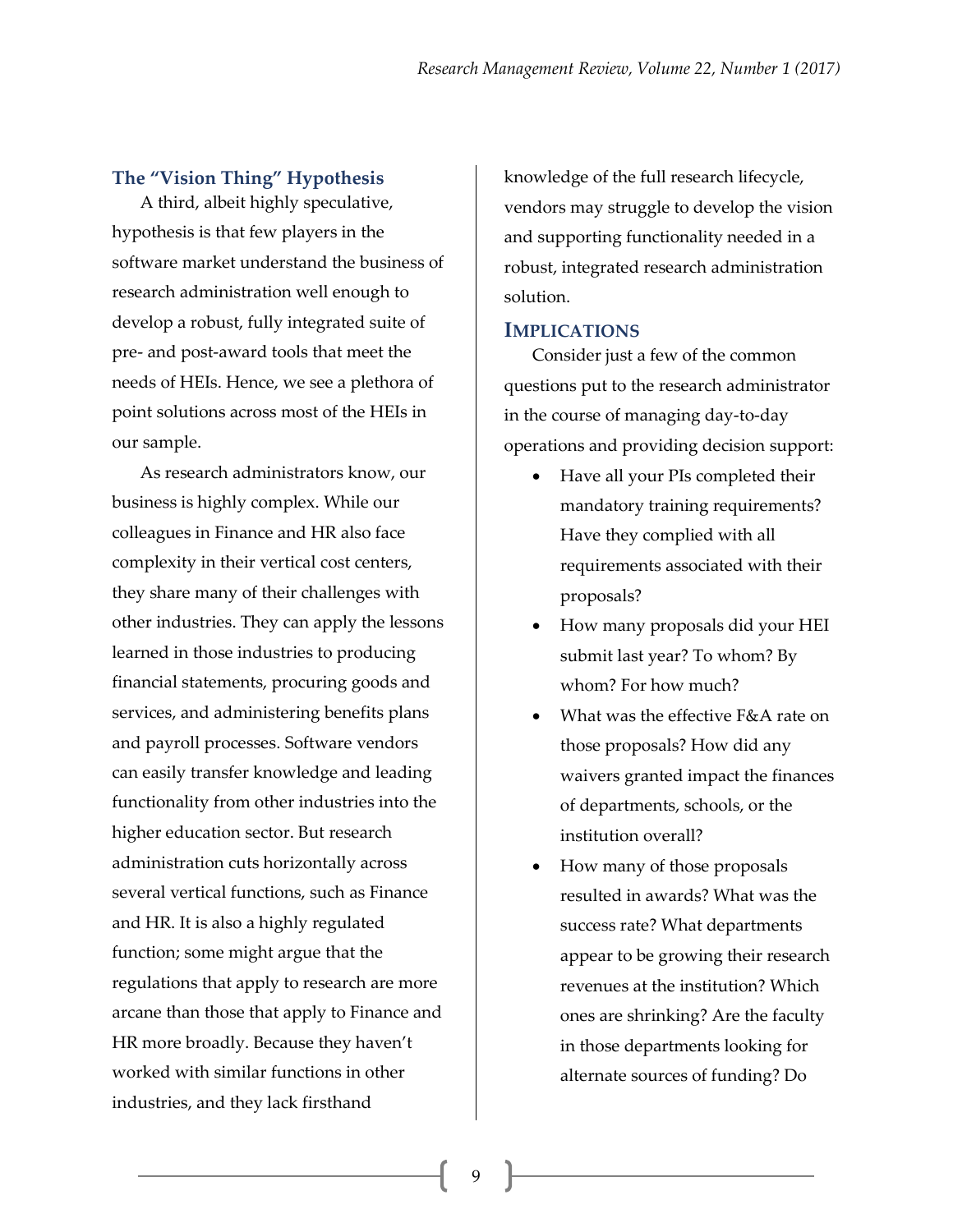they need more assistance in identifying funding?

- Are there any unusual terms and conditions in awards that have been accepted? Are copies of grants, contracts, and cooperative agreements readily available?
- How many awards are pending setup? How long have they been pending? What issues need to be resolved to complete account setup? What is the average cycle time for award processing?
- What is the burn rate on individual grants? Is it reasonable? Is it within budget? If there's an overdraft, are we expecting additional funding? If there is outstanding A/R, how old is it? What's the collection history?
- Have expenditures been reimbursed? Have they been reported? Are there any outstanding financial status reports? What's the detail behind expenditures? If prior approval was required, was it requested?

To answer these questions, research administrators have found creative solutions to support various functions in the research lifecycle. Because few solutions provide all necessary functions in an integrated fashion, research administrators

face a complex portfolio of point solutions. They also face the need to integrate those point solutions with their ERP systems to support processes and extrapolate data needed for decision support. Ironically, this approach doesn't simply reduce efficiency, as IT staff need to create and maintain complex interfaces. This approach also makes it challenging to adapt operations to enhance service levels, as systems become sclerotic over time, or staff turnover deprives the department of expertise. A plethora of systems, each containing different data structures, may also make it hard for the research administrator to extract data for decision-making in the absence of an effective data governance framework.

## **RECOMMENDATIONS**

**Vision.** The profession should develop a shared vision for what an effective research operation looks like so that vendors can design to it.

**Voice.** Research administrators should make sure they are involved in key discussions as the HEI selects an ERP system, to ensure that the chosen system provides the requisite functionality and vendors are held accountable for delivering.

**Integration.** When selecting systems, focus on integration and the automation of critical handoffs, to make it easier to extract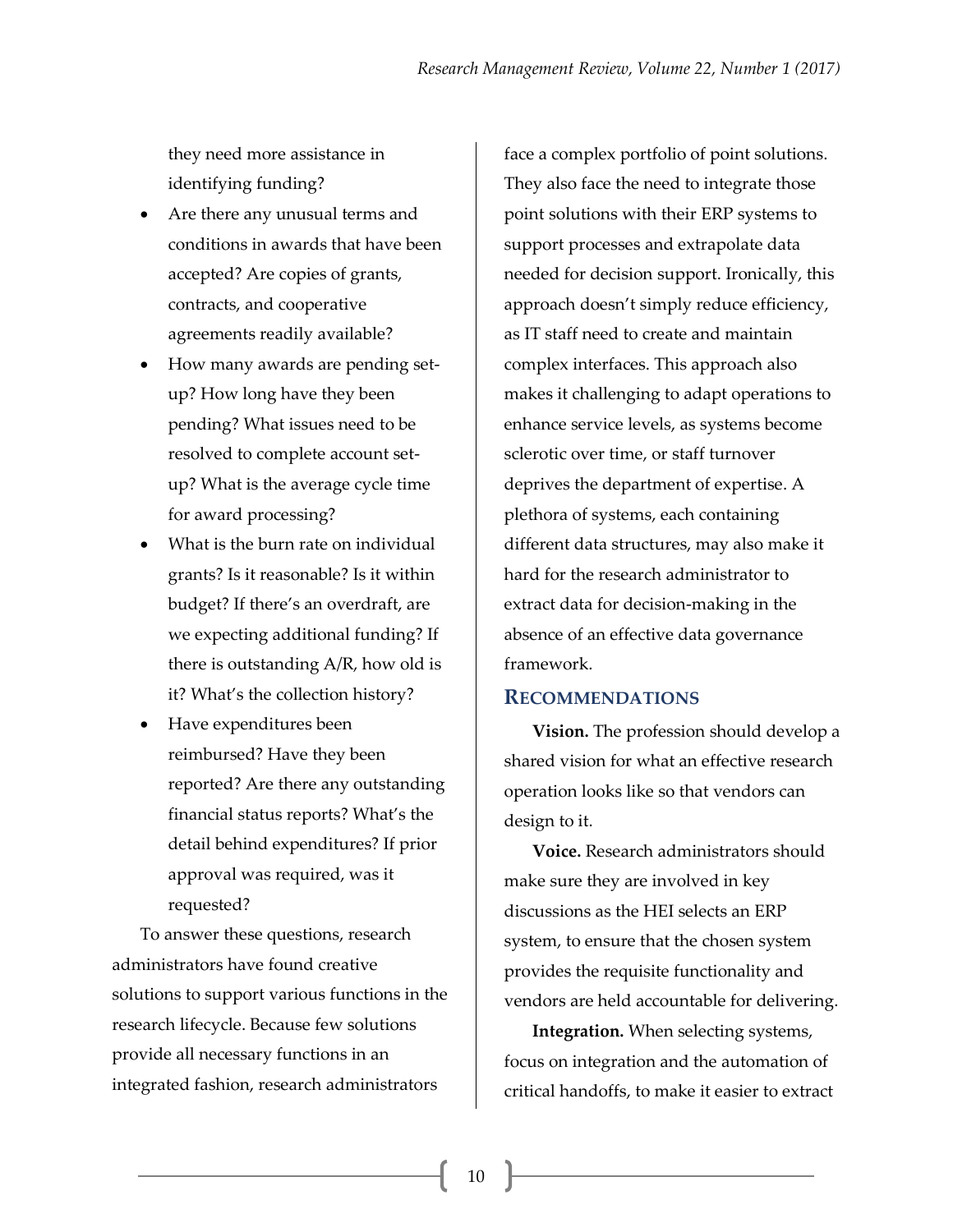data, engineer efficient processes, and facilitate effective internal control.

**Prioritization**. If you are able to implement only certain functions now, and must put others on the back burner, make sure you understand the impact of those choices on service levels, operational efficiency, and decision support.

**Strategically Align**. Work with senior leadership to incorporate research administration into the overall technology roadmap at your HEI. Cloud and SaaS

computing are expected to disrupt the current solution landscape over the coming years. As HEIs begin to transition to Next Generation platforms, make sure your Voice is at the table and your Vision is heard, so that the research mission is a Priority and systems are Integrated to support it. Otherwise, Finance and HR may once again top the list of institutional priorities and influence vendor development efforts in the years ahead, leaving research administration behind.

## **LITERATURE CITED**

Association of American Medical Colleges. (2015). *Academic medicine investment in medical research*. Retrieved from:

[https://members.aamc.org/eweb/upload/Academic%20Medicine%20Investment%20in%](https://members.aamc.org/eweb/upload/Academic%20Medicine%20Investment%20in%20Medical%20Research.pdf) [20Medical%20Research.pdf](https://members.aamc.org/eweb/upload/Academic%20Medicine%20Investment%20in%20Medical%20Research.pdf) in April 2016.

- Bichsel, J. (2012). *Analytics in higher education: Benefits, barriers, progress, and recommendations (research report)*. EDUCAUSE Center for Applied Research. Retrieved from: <https://net.educause.edu/ir/library/pdf/ERS1207/ers1207.pdf> in July 2016.
- National Science Foundation, National Center for Science and Engineering Statistics. (2015). *Universities report continuing decline in federal R&D funding in FY 2014.* Retrieved from: <https://www.nsf.gov/statistics/2016/nsf16302/nsf16302.pdf>in April 2016
- Swing, R., & Ewing Ross, L. (2016). A new vision for institutional research. *Change Magazine*. Retrieved from:

[https://www.airweb.org/Resources/ImprovingAndTransformingPostsecondaryEducatio](https://www.airweb.org/Resources/ImprovingAndTransformingPostsecondaryEducation/Documents/A-New-Vision-for-Institutional-Research.pdf%20in%20July%202016) [n/Documents/A-New-Vision-for-Institutional-Research.pdf in July 2016.](https://www.airweb.org/Resources/ImprovingAndTransformingPostsecondaryEducation/Documents/A-New-Vision-for-Institutional-Research.pdf%20in%20July%202016)

## **ABOUT THE AUTHORS**

**Jim Kemp**, Managing Director, Deloitte Consulting LLP, helps colleges and universities enhance their strategies and improve their operations. Prior to joining Deloitte, Jim served as Chief Financial Officer for the College of Physicians and Surgeons at Columbia University, Associate Vice President for Research Financial Operations at Columbia University, Managing Director for Higher Education Consulting at the Huron Consulting Group, Principal Consultant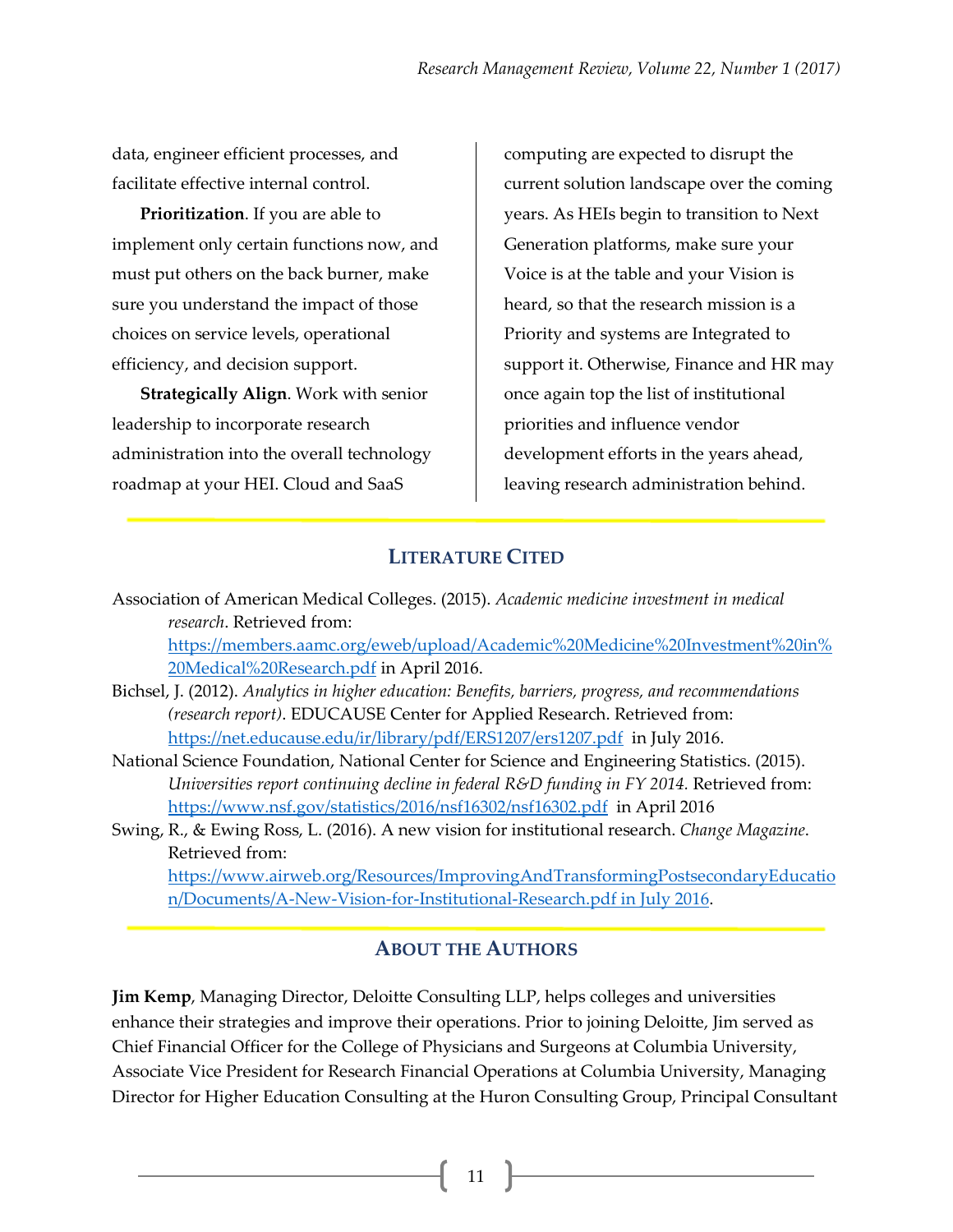at IBM Business Consulting Services (formerly PwC Consulting), and Associate Director of Research Administration at Case Western Reserve University (CWRU). He began his career in research administration while supporting Harvard Medical School faculty as a research assistant at Shriners Hospitals for Children in Boston. Jim earned his MBA at CWRU and his BA at Boston University. He can be reached at [jamkemp@DELOITTE.com](mailto:jamkemp@DELOITTE.com)

**Tyler Saas**, Manager, Deloitte Consulting LLP, helps colleges and universities enhance their strategies and improve their operations. Prior to joining Deloitte, Tyler served as the Director of Global Treasury Operations at Columbia University, as a Manager within Deloitte Advisory providing financial and regulatory transformation and financial transactions expertise, and as a Financial Analyst at JPMorgan Chase & Co. in the Corporate Sector Accounting and FP&A divisions. Tyler earned his MBA at The Ohio State University and his BS at The Pennsylvania State University. Tyler is a CFA® charterholder, a Certified Public Accountant®, and a Certified Treasury Professional®. He can be reached at **tsaas@deloitte.com**